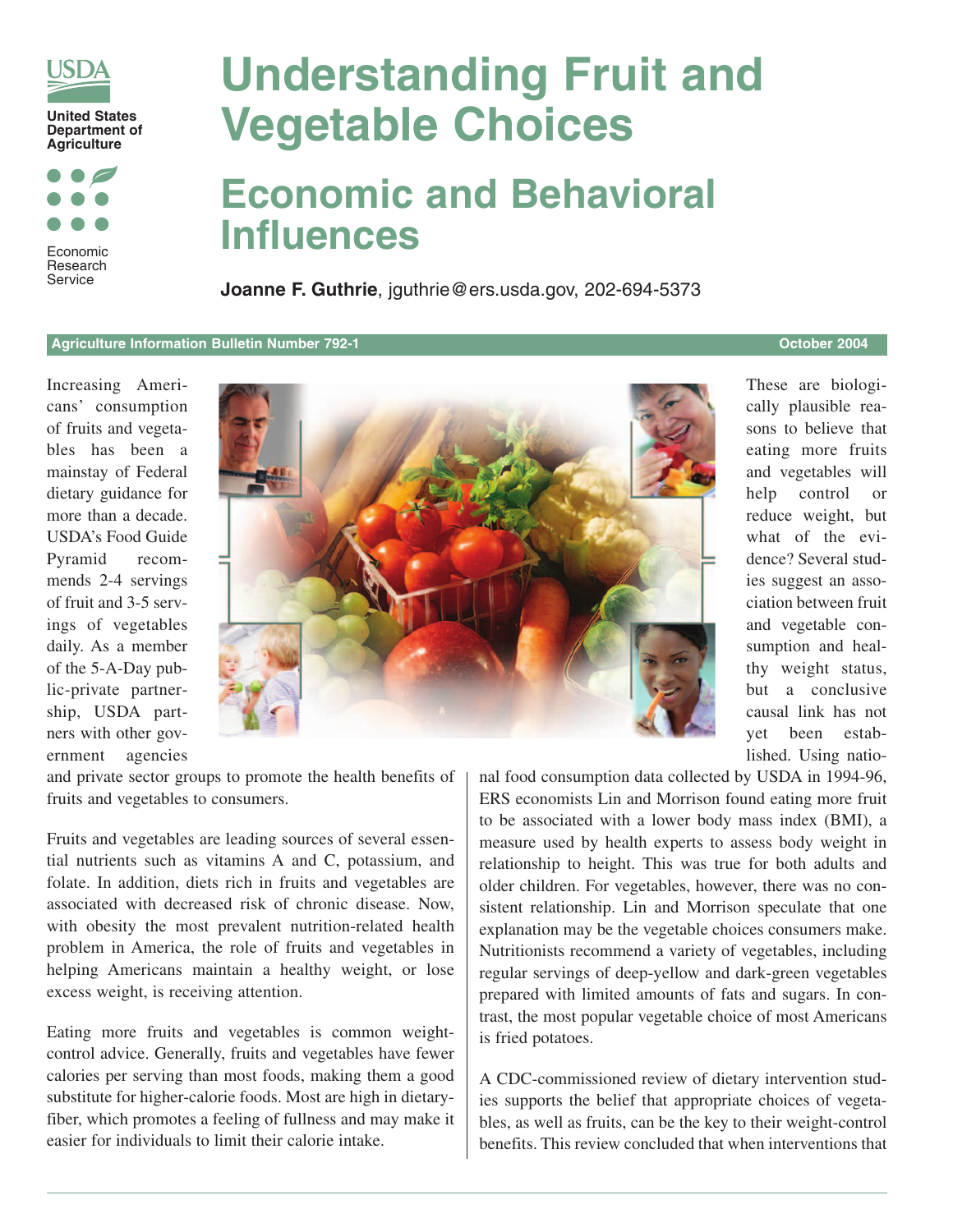promoted higher-fiber, more filling fruit and vegetable choices, along with weight reduction advice, it did seem to be helpful. Variyam and Callahan found that in a national sample of adults, those aware of the 5-A-Day program were less likely to be overweight. The study did not track what these people actually ate, so we can't assess the extent to which fruit and vegetable intake plays a role. Nevertheless, the 5-A-Day program has restricted its promotional efforts to fruits and vegetables with limited added calories from fat and sweeteners, so some inferences may be drawn.

While these studies do not prove a cause-and-effect relationship, making the fruit and vegetable choices recommended by the Food Guide Pyramid and the 5-A-Day Program certainly seems likely to help consumers with their weight control efforts, while also providing nutritional benefits. This positive message comes at a time when fruits and vegetables are increasingly available in convenient forms. The growth of international trade means increasing availability of a wide range of fresh produce on a year-round basis. In addition, value-added products such as bagged, pre-washed spinach and salad or "snack-pack" baby carrots and celery sticks now provide consumers with convenient preparation and take-out options.

Has this combination of nutrition promotion, trade expansion, and marketing innovation resulted in increased produce consumption? Sadly, USDA food supply data indicate that although produce consumption has increased, it still fails to match recommendations. For vegetables, total consumption is higher, but the choices consumers make do not match recommendations—too many fried potatoes and too few servings of deep green and yellow vegetables.

*Why, despite public promotion of their health benefits and expanded purchasing options, have consumers not responded more to efforts to increase fruit and vegetable consumption?* 

| Would you like fries with that?<br>Potatoes lead vegetable choice |                                             |             |
|-------------------------------------------------------------------|---------------------------------------------|-------------|
|                                                                   | Pyramid-based serving<br>per capita per day |             |
|                                                                   | $2002$ food<br>supply <sup>1</sup>          | Recommended |
| Dark green, leafy                                                 | 0.18                                        | 0.6         |
| Deep yellow                                                       | .21                                         | .8          |
| Legumes                                                           | .23                                         | .6          |
| Other starchy<br>(mainly potatoes)                                | 1.29                                        | .8          |
| Other vegetables                                                  | 1.80                                        | 1.3         |
| Total vegetables*                                                 | 3.71                                        | 4.0         |

\*May not add due to rounding.

<sup>1</sup>Source: U.S. Department of Agriculture, Economic Research Service, Food Supple Data Series provides annual estimates of the amount of food available for human consumption in the United States. These figures exclude inedible portions and adjusts for spoilage and waste.

tion? The series of research reports summarized in this packet examines economic, social, and behavioral factors influencing consumers' fruit and vegetable choices.

The cost of fruits and vegetables is a commonly cited reason why consumers don't eat more of these healthy foods. This is somewhat surprising, since rising incomes and low food prices mean that Americans now spend less of their income on food than ever before—10.1 percent of disposable personal income in 2002 versus 20.5 percent in 1950. Using national data on household food purchases, Reed et al. found numerous affordable options among both fresh and processed fruits and vegetables whereby consumers could meet Food Guide Pyramid recommendations for less than \$1 per day.

Nevertheless, income-constrained consumers may not make purchasing fruits and vegetables a high priority. Blisard et al. found that not only do low-income households spend less on fruits and vegetables than other households, they are also less likely than higher-income households to respond to an increase in income by spending more on these foods. Tellingly, education has a more important effect on purchases of fruits and vegetables than does income, suggesting knowledge of the nutritional importance of these foods

Why, despite public promotion of their health benefits and expanded purchasing options, have consumers not responded more to efforts to increase fruit and vegetable consump-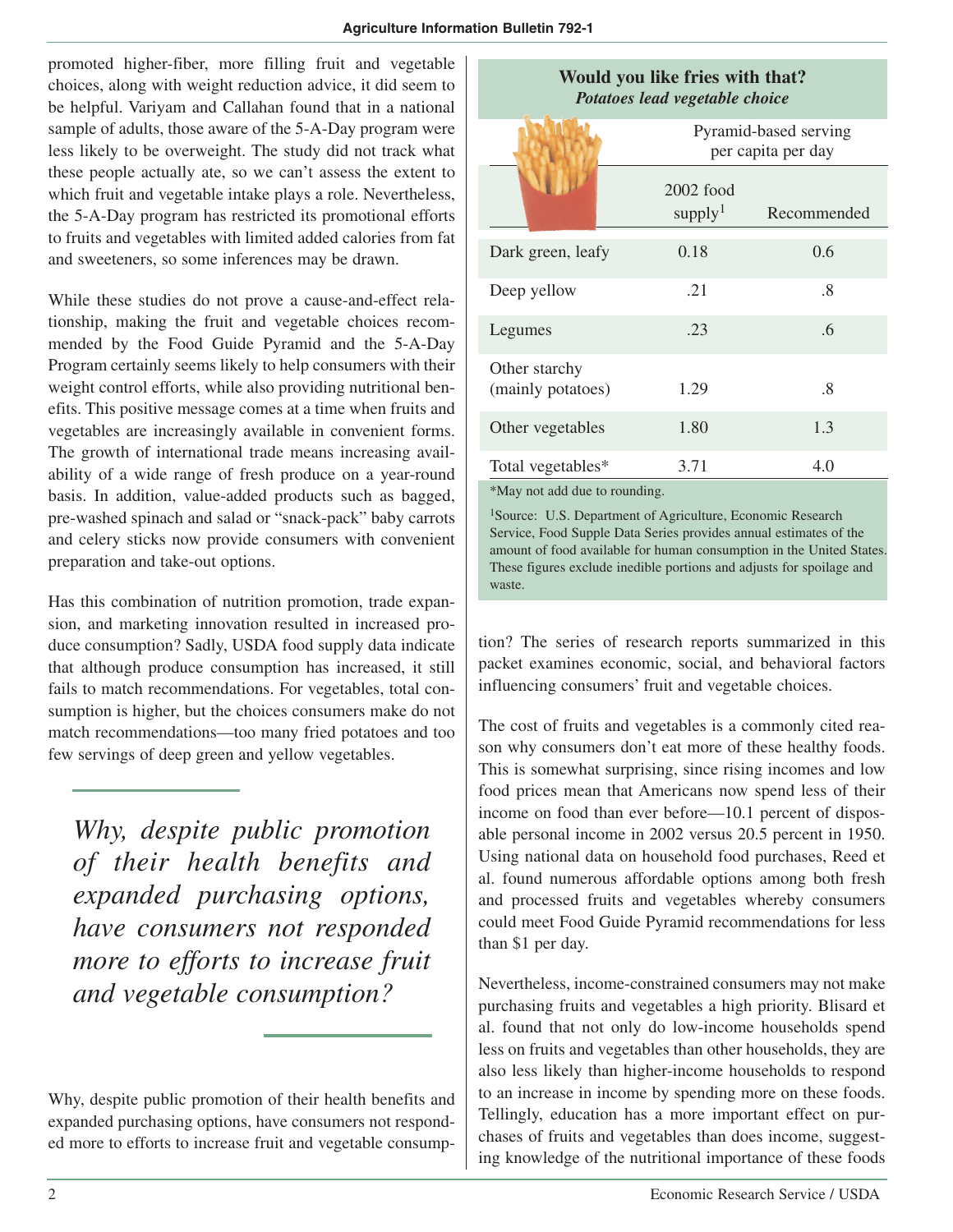may be the critical factor influencing consumer choice. In another recent ERS study, Lin et al. found that consumers with more nutrition knowledge also made more healthful choices, choosing more dark-green and deep-yellow vegetables and tomatoes—and fewer fried potatoes—than other consumers.

This evidence of the value of information supports investment in nutrition education and promotional campaigns such as 5-A-Day. However, other personal and lifestyle characteristics also play a role, and their influences may enhance or negate information effects. Stewart et al. found that household characteristics such as the presence of children were important in whether the household ate the varied mix of produce recommended by health authorities. The household's ethnic background was also important, with Asian and Hispanic households more likely to eat a variety of vegetables. Both these findings remind us that eating is a social behavior, and the good intentions created by nutrition information are more likely to be acted upon if they are compatible with household habits and tastes. Promotional advice that provides flexible strategies for accommodating a range of preferences and lifestyles may be more effective than nutrition information alone.

The most important food-related lifestyle change of the past two decades is probably the increase in consumption of food prepared away from home, whether eaten in restaurants or as take-out or home-delivered meals. But when Americans order their restaurant or take-out meals, fruits and most vegetables seldom make the list. USDA data indicate that while food prepared away from home makes up about a third of the average American's daily caloric intake, it accounts for less than  $\frac{1}{2}$  a serving of fruit, and  $1\frac{1}{4}$  servings of vegetables.

If Americans continue to eat more foods prepared away from home and continue to eat fewer fruits and vegetables when they do, this could have a paralyzing effect on campaigns to increase fruit and vegetable consumption. Lin examined how demographic trends, increasing nutrition knowledge, and the shift to more food prepared away from home might affect future fruit and vegetable consumption patterns. While increasing nutrition knowledge is expected to raise fruit and vegetable consumption, increased consumption of food away from home could nullify these gains.

These findings present a clear challenge to those seeking to promote fruit and vegetable consumption. Successful produce promotions must get consumers to choose fruits and vegetables when eating food prepared away from home.

*Promotional advice that provides flexible strategies for accommodating a range of preferences and lifestyles may be more effective than nutrition information alone.*

Recently, restaurants and fast-food establishments have placed more marketing emphasis on healthful menu options such as salads and fresh-cut fruit. Several of these products appear to be popular with consumers, in comparison to previous industry attempts to market "healthy choices" that did not succeed in the marketplace.

As the research briefs in this series illustrate, many behavioral and economic factors lead to the consumer's decision whether to eat fruits and vegetables. Understanding these factors will help the food industry develop and market fruit and vegetable products that offer consumers convenience, flexibility, and options when eating out. But in the end, consumer preference drives the marketplace. To the extent that a better understanding of factors influencing fruit and vegetable consumption leads to more effective consumer education and promotion strategies, the market should respond, making it ever-easier for consumers to find appealing ways to eat their "5-A-Day."

### **Further Reading**

Blisard, N., H. Stewart, and D. Jolliffe*. Are Fruit and Vegetable Expenditures by Low-Income Households Responsive to Changes in Income?*

Huang, S.W. "Global Trade in Fruits and Vegetables Brings Variety to the Nation's Grocery Stores," *Amber Waves,* June 2004.

Kaufman, P., C.R. Handy, E.W. McLaughlin, K. Park, G. M. Green. *Understanding the Dynamics of Produce Markets: Consumption and Consolidation Grow.* AIB-758, Aug. 2000.

Lin, B-H., and R.M. Morrison. "Higher Fruit Consumption Linked with Lower Body Mass Index," *Food Review* 25(3), Jan. 2003, pp. 28-32.